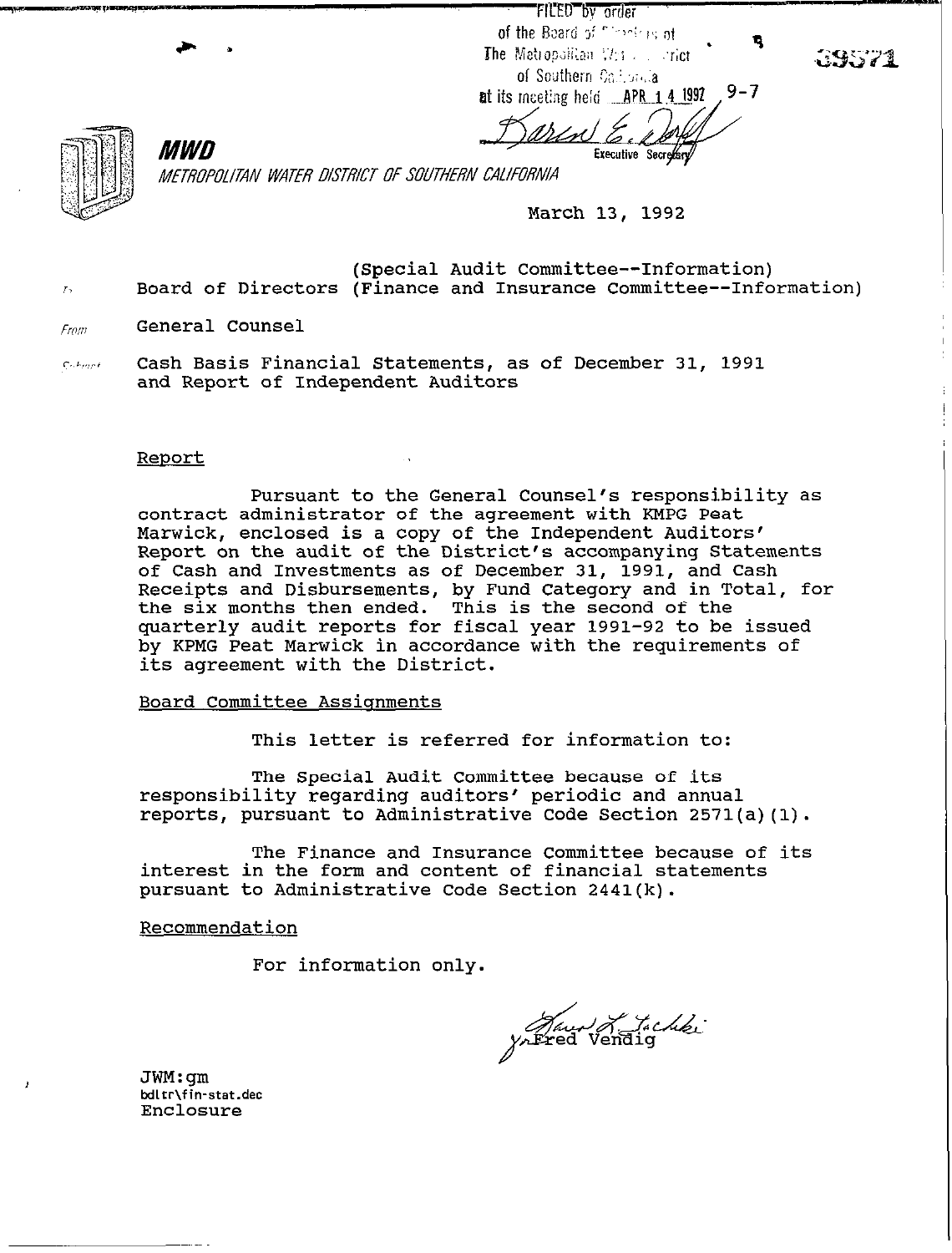

Ŋ

**Certified Public Accountants** 

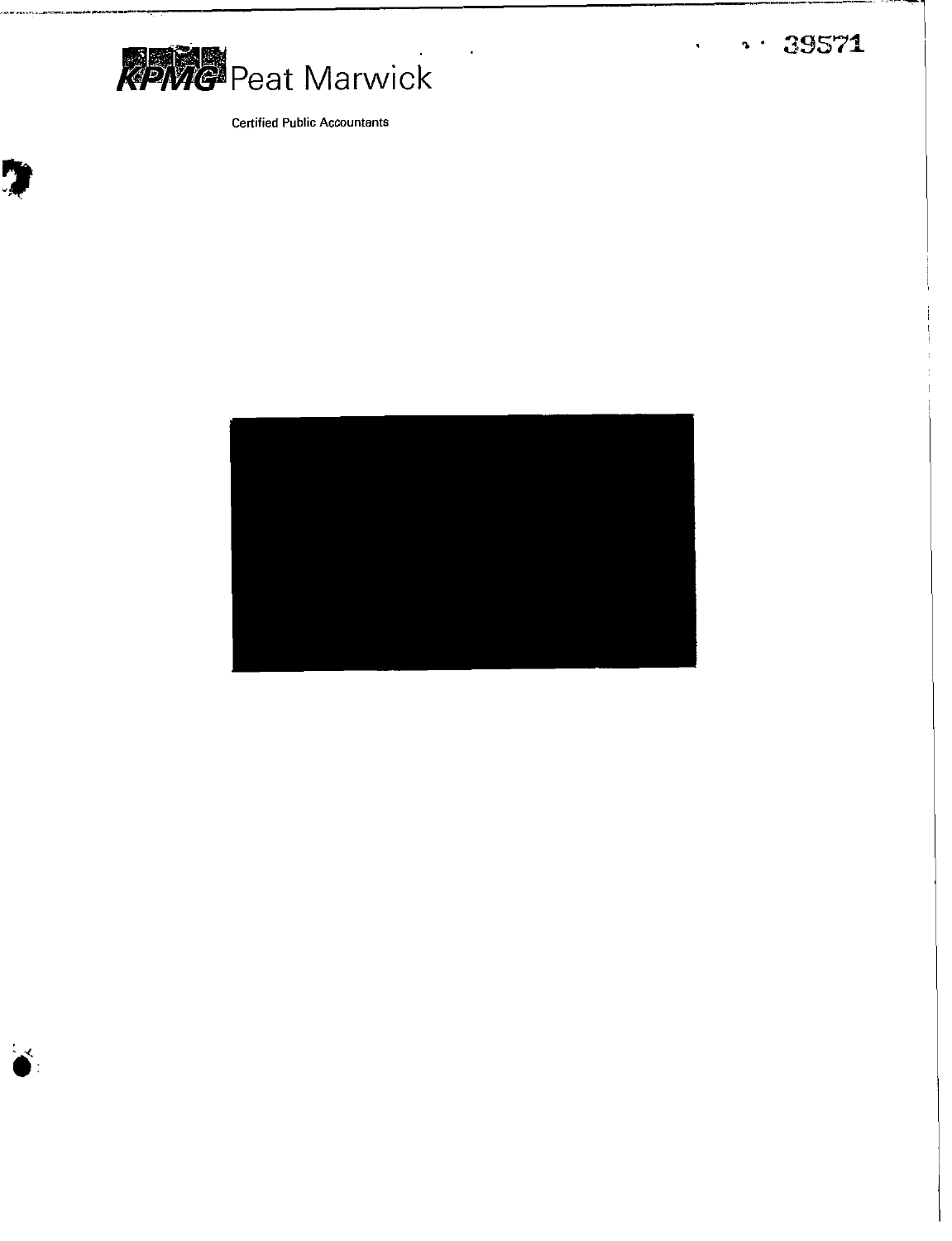# **KPMG** Peat Marwick

# **THE METROPOLITAN WATER DISTRICI' OF SOUTHERN CALIFORNIA**

**Statements of Cash and Investments and Cash Receipts and Disbursements, by Fund Category and in Total** 

**As of and for the six months ended Decemkr 31,199l** 

**(With Independent Auditors' Report Thereon)**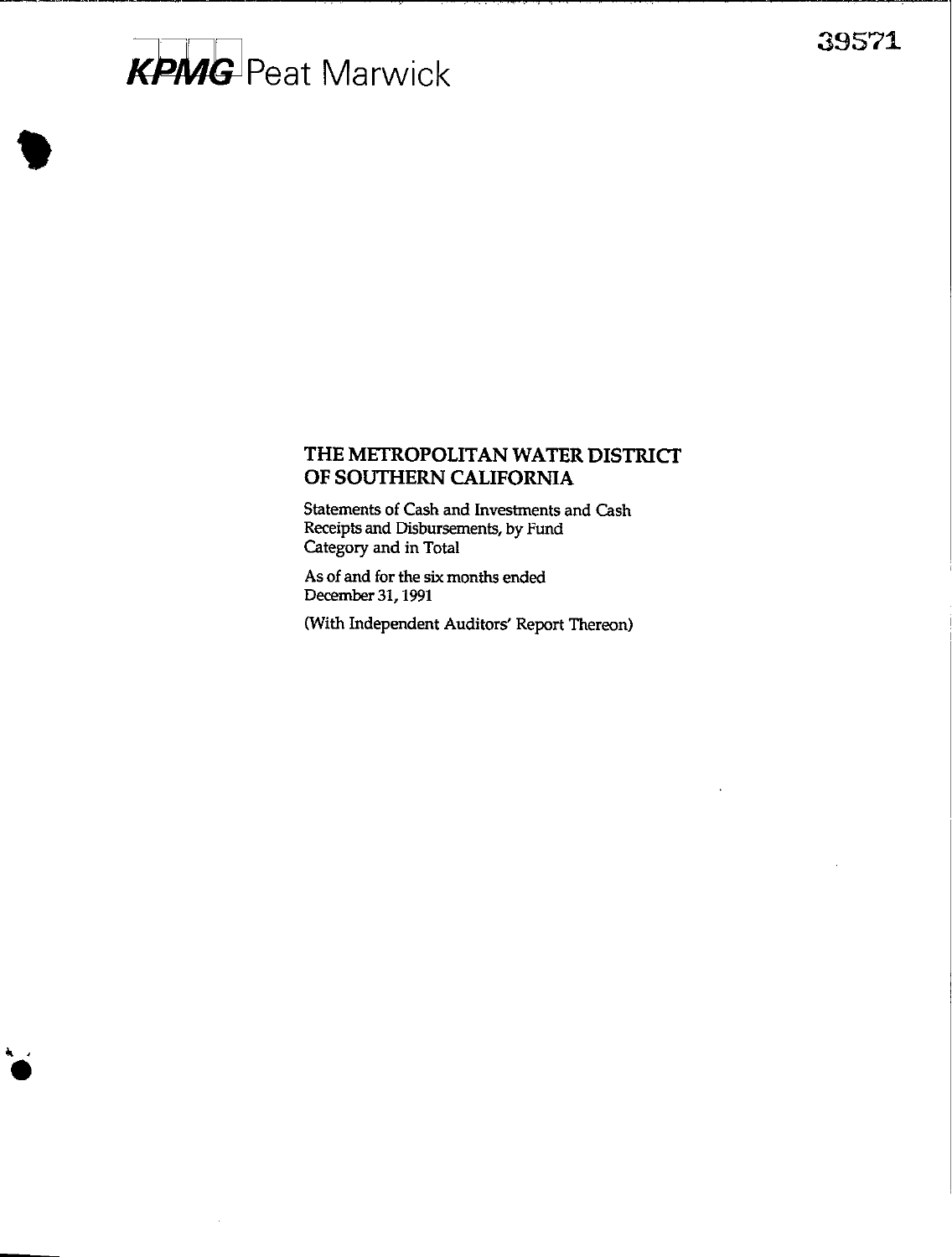Table of Contents

|                                                                             | <u>Page</u> |
|-----------------------------------------------------------------------------|-------------|
| <b>Independent Auditors' Report</b>                                         |             |
| <b>Statement of Cash and Investments</b>                                    | ,           |
| Statement of Cash Receipts and Disbursements, by Fund Category and in Total |             |
| Notes to Financial Statements                                               |             |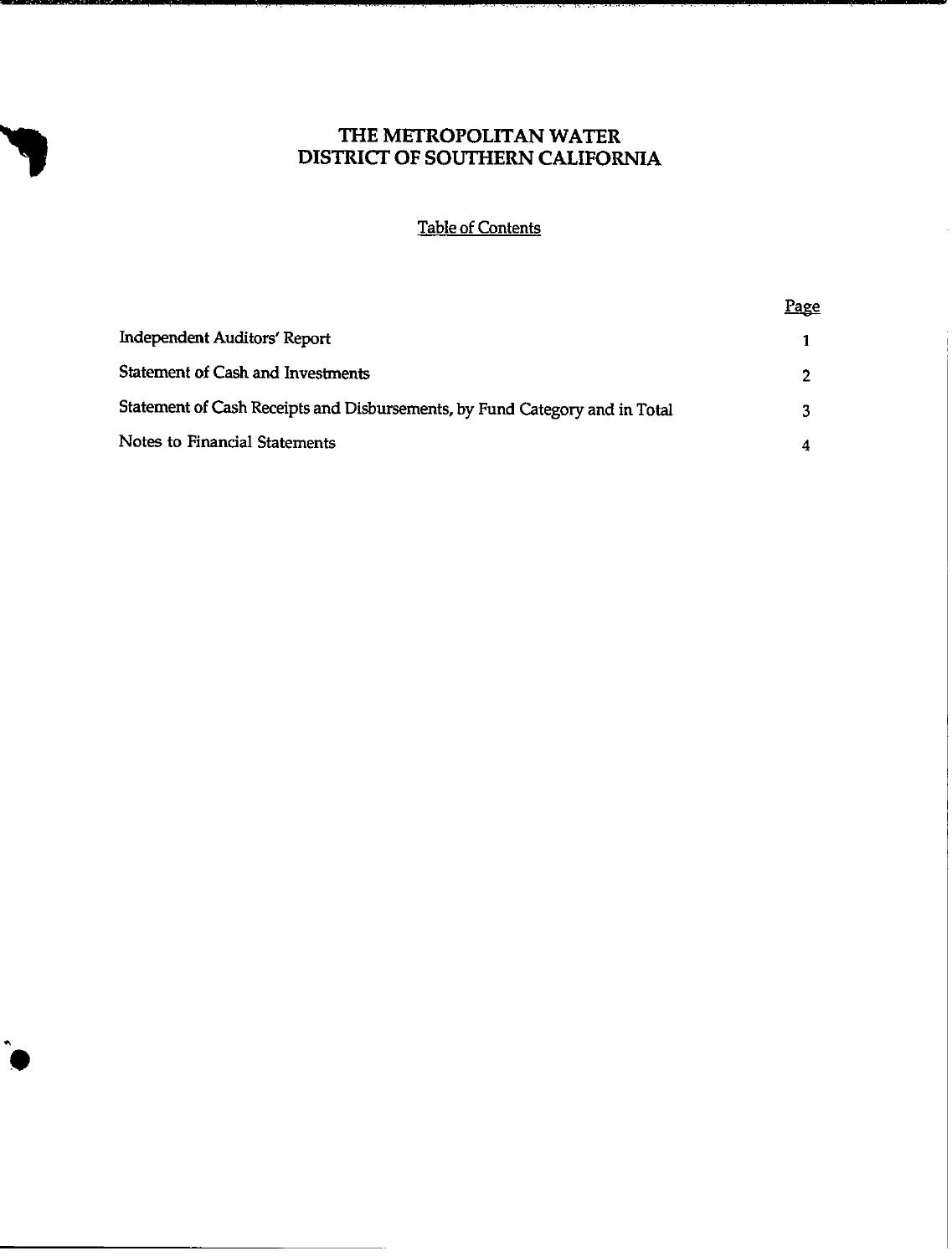

**Certified Public Accountants** 

**725 South Figueroa Street Los Angeles. CA 90017** 

### INDEPENDENT AUDITORS' REPORT

The Board of Directors The Metropolitan Water District of Southern California:

We have audited the accompanying statement of cash and investments of The Metropolitan Water District of Southern California (the District) as of December 31,199l and the related statement of cash receipts and disbursements, by fund category and in total, for the six months then ended. These financial statements are the responsibility of the District's management. Our responsibility is to express an opinion **on these** financial statements based on our audit.

We conducted our audit in accordance with generally accepted auditing standards. Those standards require that we plan and perform the audit to obtain reasonable assurance about whether the financial statements are free of material misstatement. An audit includes examining on a test basis, evidence supporting the amounts and disclosures in the financial statements. An audit also includes assessing the accounting principles used and significant estimates made by management, as well as evaluating the overall financial statement presentation. We believe that our audit provides a reasonable basis for our opinion.

As discussed in note 1, the accompanying statements of cash and investments and cash receipts and disbursements present a summary of cash activity of the District prepared on the cash basis of accounting, which is a comprehensive basis of accounting other than generally accepted accounting principles. Such statements are not intended to present fairly the financial position or results of operations of the District in conformity with generally accepted accounting principles.

In our opinion, the statements referred to above present fairly, in all material respects, the cash and investments of The Metropolitan Water District of Southern California as of December 31,199l and its cash receipts and disbursements, by fund category and in total, for the six months then ended on the basis of accounting described in note 1.

KPM or Peat Maurich

February 24.1992

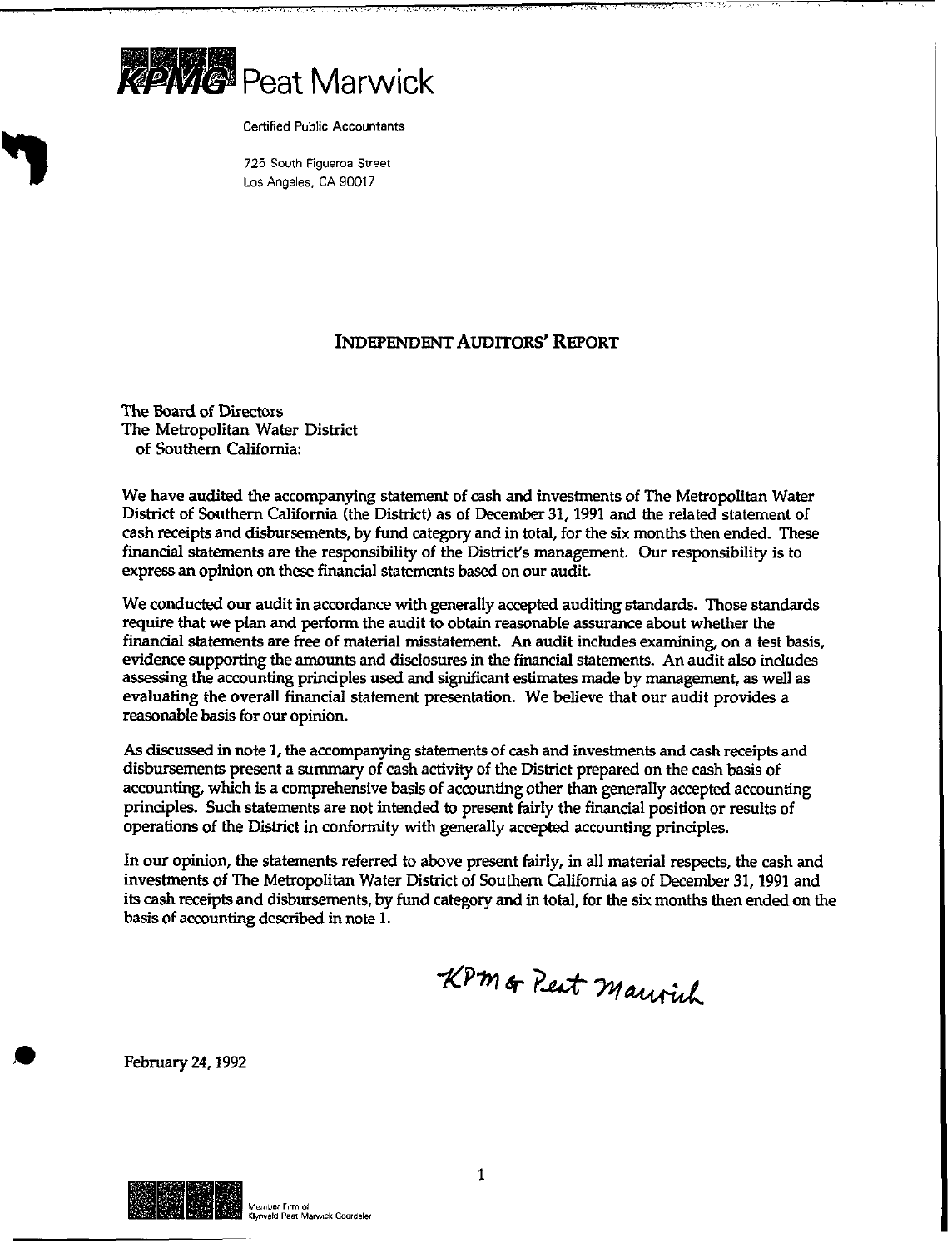Statement of Cash and Investments

December 31,199l

| Cash (note 1):                                |               |
|-----------------------------------------------|---------------|
| Demand, paying agent and other accounts:      |               |
| Security Pacific National Bank:               |               |
| General account                               | \$<br>963,276 |
| Paying agent accounts                         | 568,269       |
| Treasurer's office cash fund                  | 4,000         |
| Time deposits with MWD Federal Credit Union   | 100,025       |
| Total cash                                    | 1,635,570     |
|                                               |               |
| Investments, at cost (notes 1, 2 and 3):      |               |
| U.S. Treasury securities                      | 348,378,055   |
| U.S. guarantees - GNMAs                       | 9,851,115     |
| Federal agencies                              | 138,332,121   |
| California State Water Project Bonds          | 29,583        |
| Repurchase agreements                         | 73,139,000    |
| Prime commercial paper                        | 180,745,061   |
| Negotiable certificates of deposit            | 21,438,000    |
| Bankers' acceptances                          | 146,068,028   |
| State Treasury – Local Agency Investment Fund | 15,000,000    |
| Total investments                             | 932,980,963   |
| Total cash and investments                    | 934,616,533   |

See accompanying notes to financial statements.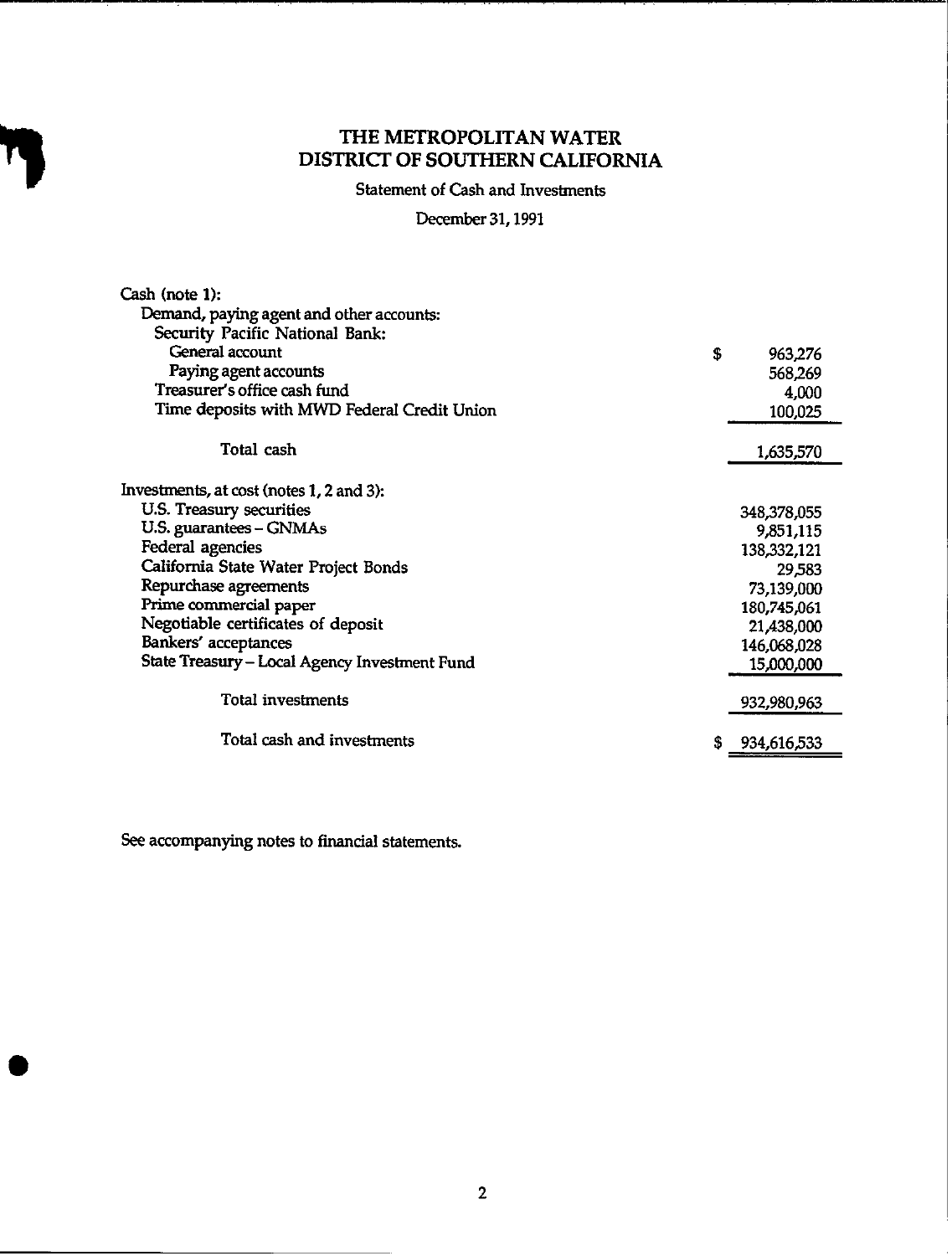## **Statement of Cash Receipk and Disbursements, by Fund Category and in Total**

### **Six months ended December 31, 1991**

 $\mathcal{L}$ 

|                                                                                      | Operating<br>Funds |     | <b>Debt Service</b><br>Funds | <b>State Contract</b><br>Funds |   | Construction<br>Funds | Rate<br>Stabilization<br>Funds                                      | <b>Trust</b><br>and Other<br><b>Funds</b> | Total           |
|--------------------------------------------------------------------------------------|--------------------|-----|------------------------------|--------------------------------|---|-----------------------|---------------------------------------------------------------------|-------------------------------------------|-----------------|
| Cash and investments at July 1, 1991                                                 | 203,324,555<br>\$  | \$  | 58,190,151                   | 58,501,655<br>S                | S | 224,323,866           | \$<br>214,308,032<br>\$                                             | 30,449,148                                | 789,097,407*    |
| Receipts:                                                                            |                    |     |                              |                                |   |                       |                                                                     |                                           |                 |
| Net tax collections                                                                  |                    |     | 25,924,548                   | 12,995,522                     |   |                       |                                                                     |                                           | 38,920,070      |
| <b>Water sales</b>                                                                   | 192,092,310        |     |                              |                                |   |                       |                                                                     |                                           | 192,092,310     |
| Power recoveries                                                                     | 5,661,399          |     |                              |                                |   |                       |                                                                     |                                           | 5,661,399       |
| Interest on investments                                                              | 4,447,776          |     | 2,042,602                    | 1,457,520                      |   | 9,480,234             | 11,330,713                                                          | 1,105,970                                 | 29,864,815      |
| Net proceeds from issuance of revenue bonds                                          |                    |     |                              |                                |   | 289,107,036           |                                                                     |                                           | 289,107,036     |
| Refund from state for State Water Project                                            | 6,293,168          |     |                              | 9,164,622                      |   |                       |                                                                     |                                           | 15,457,790      |
| Other collections                                                                    | 272,099            |     |                              |                                |   | 222,151               |                                                                     |                                           | 494,250         |
| Total receipts                                                                       | 208,766,752        |     | 27,967,150                   | 23,617,664                     |   | 298,809,421           | 11,330,713                                                          | 1,105,970                                 | 571,597,670     |
| <b>Interfund transfers</b>                                                           | (91, 817, 820)     |     | 34,102,566                   | 69,000,000                     |   | (11, 284, 746)        |                                                                     |                                           |                 |
| Reimbursements:                                                                      |                    |     |                              |                                |   |                       |                                                                     |                                           |                 |
| Operations and maintenance                                                           | 1,015,557          |     |                              |                                |   |                       |                                                                     |                                           | 1,015,557       |
| Operating equipment                                                                  | 1,553              |     |                              |                                |   |                       |                                                                     |                                           | 1,553           |
| Construction                                                                         | 4,167,202          |     |                              |                                |   | 2,081,314             |                                                                     |                                           | 6,248,516       |
| Interest and premium on bonds                                                        |                    |     | 1,291,016                    |                                |   |                       |                                                                     |                                           | 1,291,016       |
| Total reimbursements                                                                 | 5,184,312          |     | 1,291,016                    |                                |   | 2,081,314             |                                                                     |                                           | 8,556,642       |
| Disbursements:                                                                       |                    |     |                              |                                |   |                       |                                                                     |                                           |                 |
| Operations and maintenance                                                           | 106,227,311        |     |                              |                                |   |                       |                                                                     |                                           | 106,227,311     |
| Operating equipment, net                                                             | 3,819,976          |     |                              |                                |   |                       |                                                                     |                                           | 3,819,976       |
| Inventories and other, net                                                           | 57,590             |     |                              |                                |   |                       |                                                                     |                                           | 57,590          |
| Construction                                                                         | 10,815,550         |     |                              |                                |   | 92,740,801            |                                                                     |                                           | 103,556,351     |
| <b>State Water Contract:</b>                                                         |                    |     |                              |                                |   |                       |                                                                     |                                           |                 |
| Capital payments                                                                     |                    |     |                              | 54,149,093                     |   |                       |                                                                     |                                           | 54,149,093      |
| Minimum operations and maintenance                                                   | 43,738,036         |     |                              |                                |   |                       |                                                                     |                                           | 43,738,036      |
| Off-aqueduct power facilities                                                        | 23,500,431         |     |                              | 37,309,047                     |   |                       |                                                                     |                                           | 60,809,478      |
| Variable power costs                                                                 | 6,083,185          |     |                              |                                |   |                       |                                                                     |                                           | 6,083,185       |
| <b>State Water Bank</b>                                                              | 9,406,250          |     |                              |                                |   |                       |                                                                     |                                           | 9,406,250       |
| Colorado River aqueduct power costs<br>San Diego County Water Authority, purchase of | 15,394,964         |     |                              |                                |   |                       |                                                                     |                                           | 15,394,964      |
| portion of first aqueduct                                                            | 107,970            |     |                              |                                |   |                       |                                                                     |                                           | 107,970         |
| Debt service on District bonds                                                       |                    |     | 32,805,783                   |                                |   |                       |                                                                     |                                           | 32,805,783      |
|                                                                                      |                    |     |                              |                                |   |                       |                                                                     |                                           |                 |
| <b>Total disbursements</b>                                                           | 219, 151, 263      |     | 32,805,783                   | 91,458,140                     |   | 92,740,801            |                                                                     |                                           | 436,155,987     |
| Trust account transactions, net                                                      | 654,562            |     |                              |                                |   |                       |                                                                     | 866,239                                   | 1,520,801       |
| Cash and investments at December 31, 1991                                            | 106,961,098<br>S   | -\$ | 88,745,100<br>- \$           | 59,661,179                     |   |                       | $\frac{1}{2}$ \$ $\frac{421,189,054}{189,054}$ \$ 225,638,745<br>\$ | 32,421,357                                | $$934,616,533*$ |

\* Excludes \$150,539,536 and \$87,952,933 at July 1, 1991 and \$149,356,336 and \$87,208,933 at December 31, 1991 held in Waterworks Refunding Revenue Bond and Waterworks **Refunding General Obligation Bond Escrow Trust Funds, respectively (note 2).**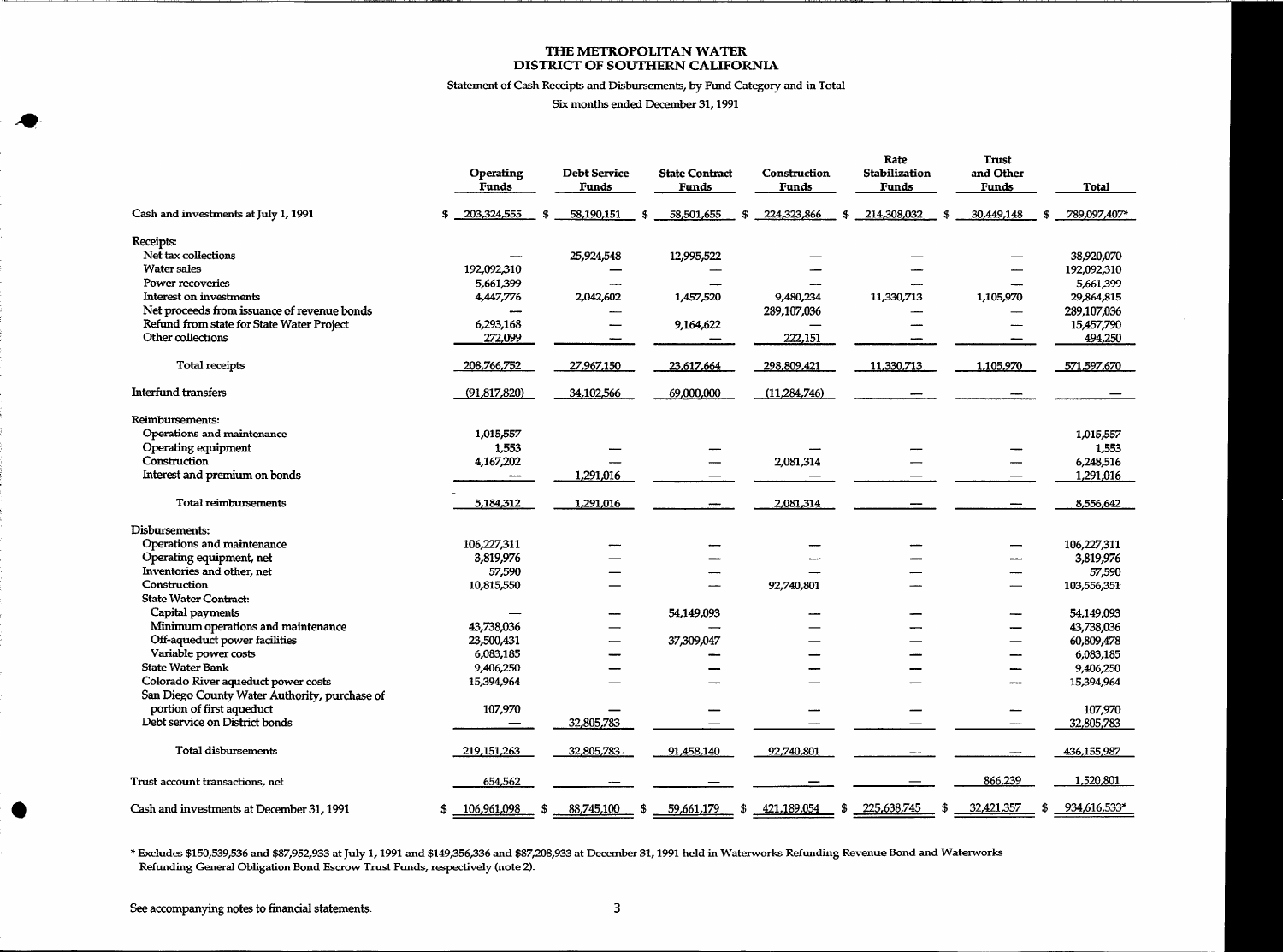Notes to Financial Statements

December 31,1991

### (1) Significant Accounting Policies

The accompanying financial statements have been prepared by management for the purpose of presenting the DistricYs cash and investments as of December 31,1991 and disclosing the changes in total cash and investments, by fund and in total, for the six months then ended, on the basis of cash receipts and disbursements in accordance with established District policy.

Financial statements prepared on the basis of cash receipts and disbursements, which is a comprehensive basis of accounting other than generally accepted accounting principles, may differ from presentations under generally accepted accounting principles since certain revenues and related assets are recognized when received rather than when earned, and certain expenses are recognized when paid rather than when the obligations are incurred. Accordingly, the accompanying financial statements are not intended to present the DistricYs financial position and results of operations in conformity with generally accepted accounting principles.

Cash receipts and disbursements are allocated to the various funds and may not necessarily reflect actual cash transfers. Certain of the funds are also legally restricted to use for a specific purpose. See note 4 for a description of the currendy active funds of the District.

### [2) Investments Held in Escrow

At December 31,1991, U.S. Treasury securities with a cost basis totaling \$236,565,269 are being held in escrow trust accounts at Security Pacific National Bank and represent amounts sufficient to provide refunding debt service for the Waterworks Revenue Bonds, Issue of 1983 and Waterworks General Obligations Bonds, Issue of 1985 which were refunded in advance of their respective first call dates. Such refundings resulted in the defeasance of these bond issues; accordingly, the bond obligations and the related investments are excluded for financial reporting purposes.

### (3) Market Value of Investments

At December 31,1991, the market value of U.S. Treasury securities totaled approximately \$354 million. The market values of other investments approximated their costs. Repurchase agreements were collateralized with marketable government securities having a total value of approximately \$74 million.

### (4) Description of Currently Active Funds of the District by Fund Category

### **Operating Funds**

### General Fund (Fund No. 01)

Established in 1929. This fund contains operating revenues and other miscellaneous monies not specifically allocable to other funds and which may be used for general purposes of the District. In practice, this fund is used to finance reimbursable works and, since 1990, to pay for capital and indirect costs incurred by the Imperial Irrigation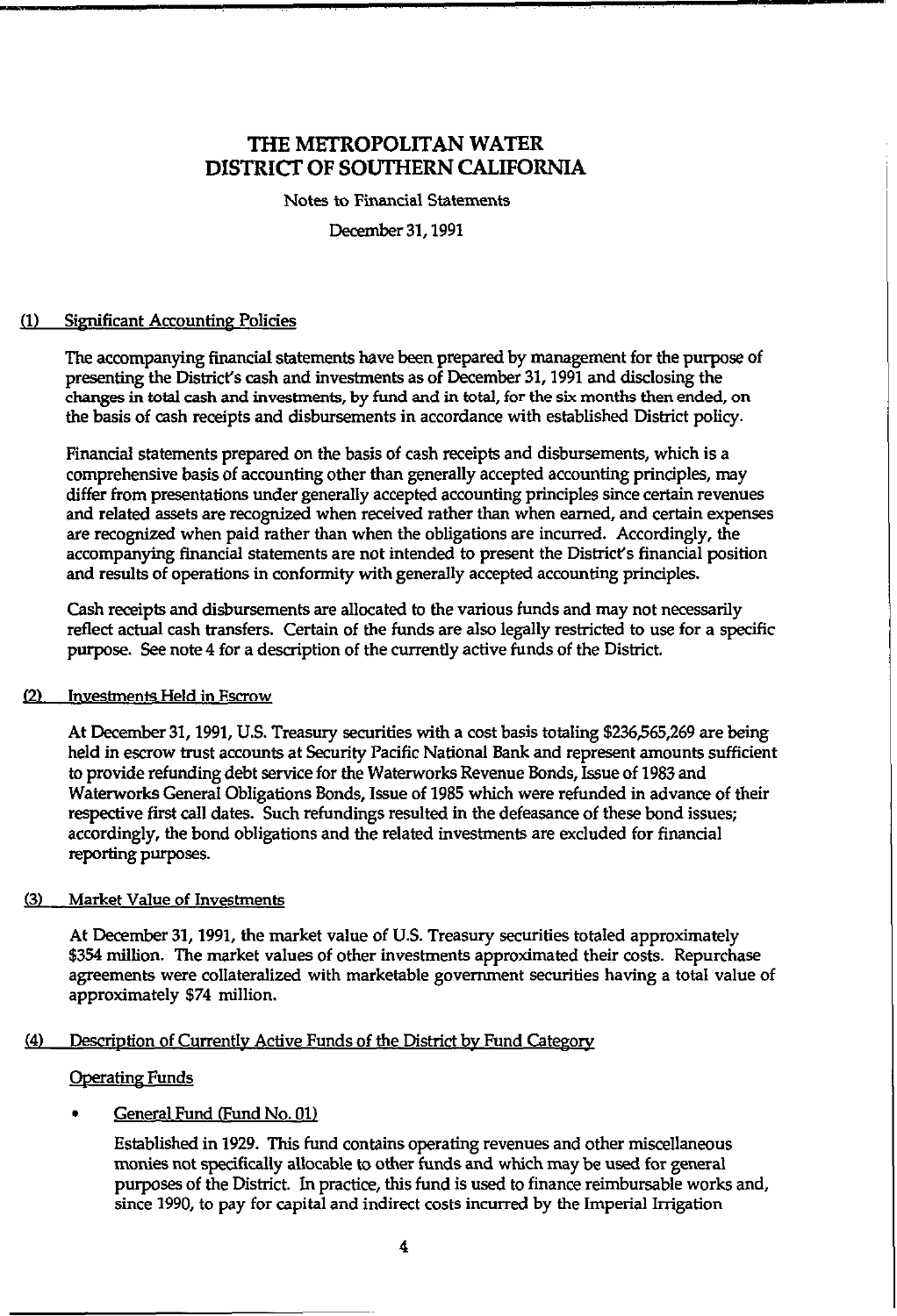### Notes to Financial Statements, Continued

District (IID) for specified water conservation projects. The monies in this fund that are not utilized for payments to LID or for reimbursable works are designated working capital funds as part of the minimum working capital balance required by Section 5202(a) of the Administrative Code.

### Water Revenue Fund (Fund No. 21)

Established in 1975. Receipts from water sales are deposited in this fund and are transferred to various other funds in accordance with senior revenue bond resolutions to pay in order of priority:

- Operation and maintenance expenditures
- Principal of and interest on outstanding parity revenue bonds
- Deposits into the Revenue Bond Reserve Fund
- Any other obligations which are liens or encumbrances upon operating revenues.

Monies remaining at the end of each month, after the foregoing transfers, are transferred to the Revenue Remainder Fund.

### . Ooerations and Maintenance Fund (Fund No. 22)

Established in 1975. This fund is used to pay all operation and maintenance expenditures, including State Water Contract operation, maintenance, power and replacement charges. The revenue bond resolutions require that, at the beginning of each month, monies equal to estimated operation and maintenance expenditures for that month and the succeeding month be set aside in this fund, and such amounts represent the minimum fund balance requirements specified in Section 5201(f) of the Administrative Code.

### Revenue Remainder Fund (Fund No. 25)

Established in 1975. Monies remaining in the Water Revenue Fund at month-end, after meeting the priority expenditures set forth in the bond resolutions, are transferred to this fund and may be used for any lawful purpose by the District. As specified by Section 5202(a) of the Administrative Code, the required total minimum balance to be held collectively in the General Fund and the Revenue Remainder Fund as of June 30 of each year shall be equal to the sum of \$25 million for emergency repairs and claims, and \$105 million for general purposes in the event that revenues are insufficient to pay the costs of the District. Monies in excess of \$130 million are transferred to the Pay-As-You-Go, Water Rate Stabilization and Water Treatment Surcharge Stabilization funds in accordance with the priority outlined in Sections 5202(b)-5202(d) of the Administrative Code.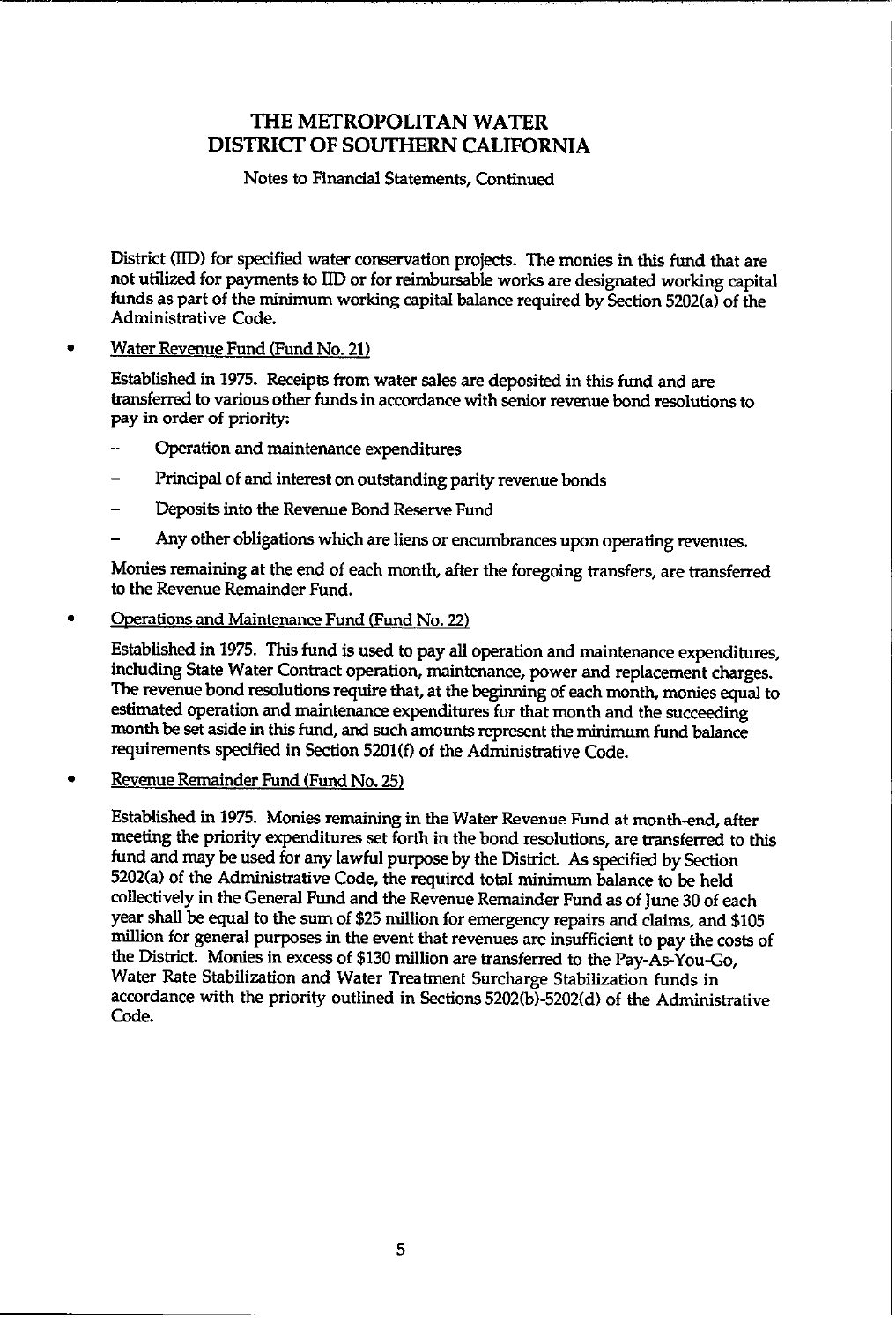Notes to Financial Statements, Continued

### Debt Service Funds

. 1931 General Obligation Bond Interest and Redemption Fund (Fund No. 04)

Established in 1932. This fund is used for the payment of principal and interest on general obligation bonds of the District from ad valorem property tax revenues. Section 5201(a) of the Administrative Code requires maintenance of monies at each June 30 equal to 18 months' debt service, less revenues anticipated to be derived from the next succeeding tax levy specificaIIy for such debt service.

. 1966 General Obligation Bond Interest and Principal Fund (Fund No. 11)

Established in 1967. This fund is used to pay the debt service on the District's 1966 Authorization general obligation bonds from ad valorem property taxes. Section 5201(a) of the Administrative Code requires maintenance of monies at each June 30 equal to 18 months' debt service, less revenues anticipated to be derived from the next succeeding tax levy specifically for such debt service.

. Optional Redemption Fund (Fund No. 15)

> Established in 1980. This fund is used for the purpose of redeeming the untendered refunded Series C general obligation bonds which were called in 1980. The District, in accordance with its refunding bond resolution, must maintain in this fund amounts sufficient to retire the called bonds.

. Waterworks Revenue Bond Interest and Principal Fund (Fund No. 23)

Established in 1975. This fund is used to pay the debt service on revenue bonds of the District. The revenue bond resolutions require setting aside in this fund each month 1/6 of the semiannual interest payments and 1/12 of the annual principal payment next coming due. Such amounts represent the minimum fund balance requirements specified in Section 5201(b) of the Administrative Code.

. Waterworks Revenue Bond Reserve Fund (Fund No. 24)

Established in 1975. The revenue bond resolutions require the District to maintain a fund balance at least equal to 100% of the combined maximum annual debt service on all outstanding revenue bonds to the extent that such debt service does not exceed \$10 million and 50% of the excess of such debt service over \$10 million. This amount represents the minimum fund balance requirement specified in Section 5201(b) of the Administrative Code.

#### . Ootional Revenue Bond Redemption Fund 1975 (Fund No. 30)

Established in 1985. This fund is used for the purpose of redeeming the untendered 1975 revenue bonds which were called in 1985. In accordance with the refunding revenue bond resolutions, the District maintains in this fund amounts sufficient to retire the called bonds.

. Optional Revenue Bond Redemption Fund 1976 (Fund No. 31)

Established in 1986. This fund is used for the purpose of redeeming the untendered 1976 revenue bonds which were called in 1986. In accordance with the refunding revenue bond resolutions, the District maintains in this fund amounts sufficient to retire the called bonds.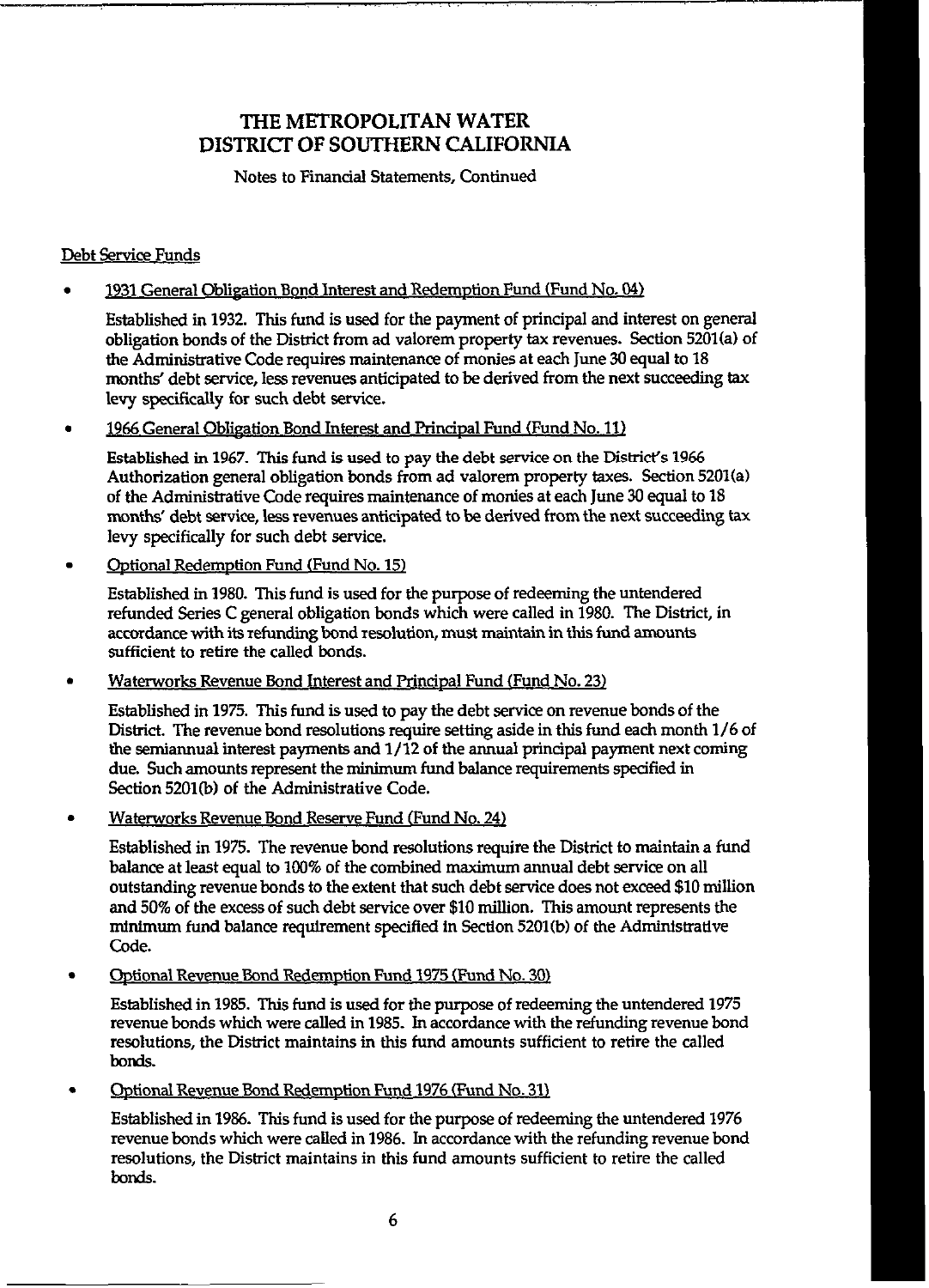Notes to Financial Statements, Continued

### Series G 1966 General Obligation Bond Interest and Principal Fund (Fund No. 37)

Established in 1989. This fund is used to pay debt service on the District's 1966 general obligation bonds, Series G, from ad valorem property taxes. Section 5201(a) of the Administrative Code requires maintenance of monies at each June 30 equal to 18 months' debt service, less revenues anticipated to be derived from the next succeeding tax levy specificaIly for such debt service.

Series G 1966 General Obligation Bond Reserve for Interest and Principal Fund  $\bullet$ Fund No. 39)

Established in 1990. This fund is used to satisfy debt service requirements on the District's 1966 general obligation bonds, Series G, if there are insufficient monies available in the Series G 1966 General Obligation Bond Interest and Principal Fund. There is no minimum balance requirement for this fund.

Commercial Paper Note Payment Fund (Fund No. 54)

Established in 1991. This fund is used to pay debt service on the commercial paper notes of the District. Section 5201(h) of the Administrative Code requires the District to deposit amounts in this fund sufficient to pay principal of, and interest on, the Commercial Paper Notes as they become due.

Water Revenue Bond Service Fund (Fund No. 57)

Established in 1991. Used to pay debt service on subordinate water revenue bonds after payment of Prior Lien Waterworks Revenue Bonds, including reimbursement of any payments made by providers of credit as liquidity enhancement for the bonds.

Water Revenue Bonds. Issue of 1991 Reserve Fund (Fund No. 58)

Established in 1991. Proceeds from the sale of these subordinate bonds, in an amount equal to the 1991 Bond Reserve Requirement, were deposited into this fund. Used to satisfy debt service requirements if there are insufficient funds available in the Water Revenue Bond Service Fund.

### State Contract Funds

State Contract Fund (Fund No. 05)

Established in 1960. Items billed the District as capital charges under the State Water Contract, including the capital costs of off-aqueduct power facilities, are paid from this fund. Revenues from sales of water are transferred to this fund to meet most costs, with the residual met from ad valorem property tax revenues and annexation fees, as determined by the Board's proportionate-use formula in Chapter 3 of Division IV of the Administrative Code. As specified by Section 5201(d) of the Administrative Code, the required minimum balance to be held as of June 30 and December 31 of each year shall equal the capital payments due on July 1 of the same calendar year and January 1 of the following calendar year, respectively.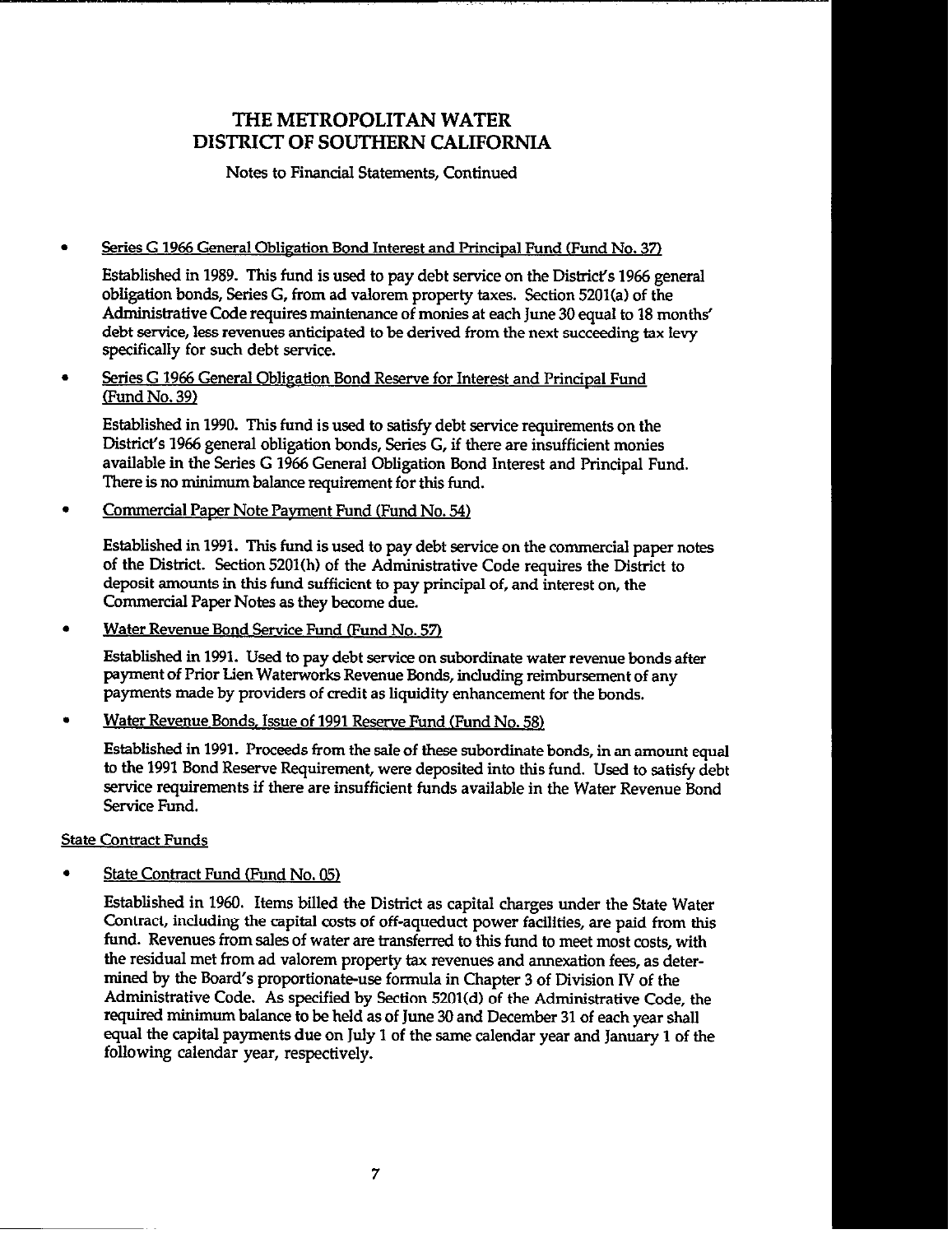Notes to Financial Statements, Continued

### Special Tax Fund (Fund No. 06)

Established in 1951. Annexation fees (cash payments and special tax collections) are deposited in this fund and are transferred to the State Contract Fund to pay a potion of the District's State Water Contract capital charges. As specified by Section 5201(e) of the Administrative Code, there is no minimum balance requirement for this fund.

### Construction Funds

### Pav-As-You-Go Fund (Fund No. 02)

Established in 1988. This fund is used to internally finance a portion of the District's capital improvement program in accordance with Section 5109 of the Administrative Code. As specified by Section 5202(b) of the Administrative Code, the required minimum balance to be held as of June 30 of each year shall be at least equal to the amount needed to fund Board-authorized pay-as-you-go expenditures estimated for the ensuing fiscal year. Notwithstanding the principal purpose of this fund, amounts assigned may be used by the Board for any lawful purposes.

### 1966 General Obligation Bond Construction Fund (Fund No. 08)

Established in 1967. Proceeds from the sale of District general obligation bonds are deposited in this trust fund and must, by bond resolution, be applied exclusively to the purposes for which the bonds were authorized. As specified by Section 5201(c) of the Administrative Code, there is no minimumbalance requirement for this fund.

### Water Revenue Bond Construction Fund (Fund No. 20)

Established in 1975. Proceeds from the sale of water revenue bonds are deposited in this trust fund and must, by bond resolution, be applied exclusively to the purposes for which the bonds were authorized. As specified by Section 5201(c) of the Administrative Code, there is no minimum balance requirement for this fund.

Revolvine Construction Fund (Fund No. 35)

Established in 1988. Capital expenditures made from this fund are to be reimbursed with proceeds from security sales to the extent such expenditures are authorized uses of debt proceeds under the Metropolitan Water District Act. The Revolving Construction Fund is expected to be discontinued in 1992, and the balance therein will be transferred to the Water Rate Stabilization Fund. As specified in Section 5201(g) of the Administrative Code, there is no minimum balance requirement for this fund.

### Series G 1966 General Obligation Bond Construction Fund (Fund No. 36)

Established in 1989. Proceeds from the sale of the District's 1966 general obligation bonds, Series G, are allocated to this trust fund and must, by bond resolution, be applied exclusively to the purposes for which the bonds were authorized. As specified in Section 5201(c) of the Administrative Code, there is no minimum balance requirement for this fund.

### Commercial Paper Note Construction Fund (Fund No. 53)

Established in 1991. Proceeds from the sale of commercial paper are deposited in this fund and are applied exclusively to the purposes for which the notes were authorized.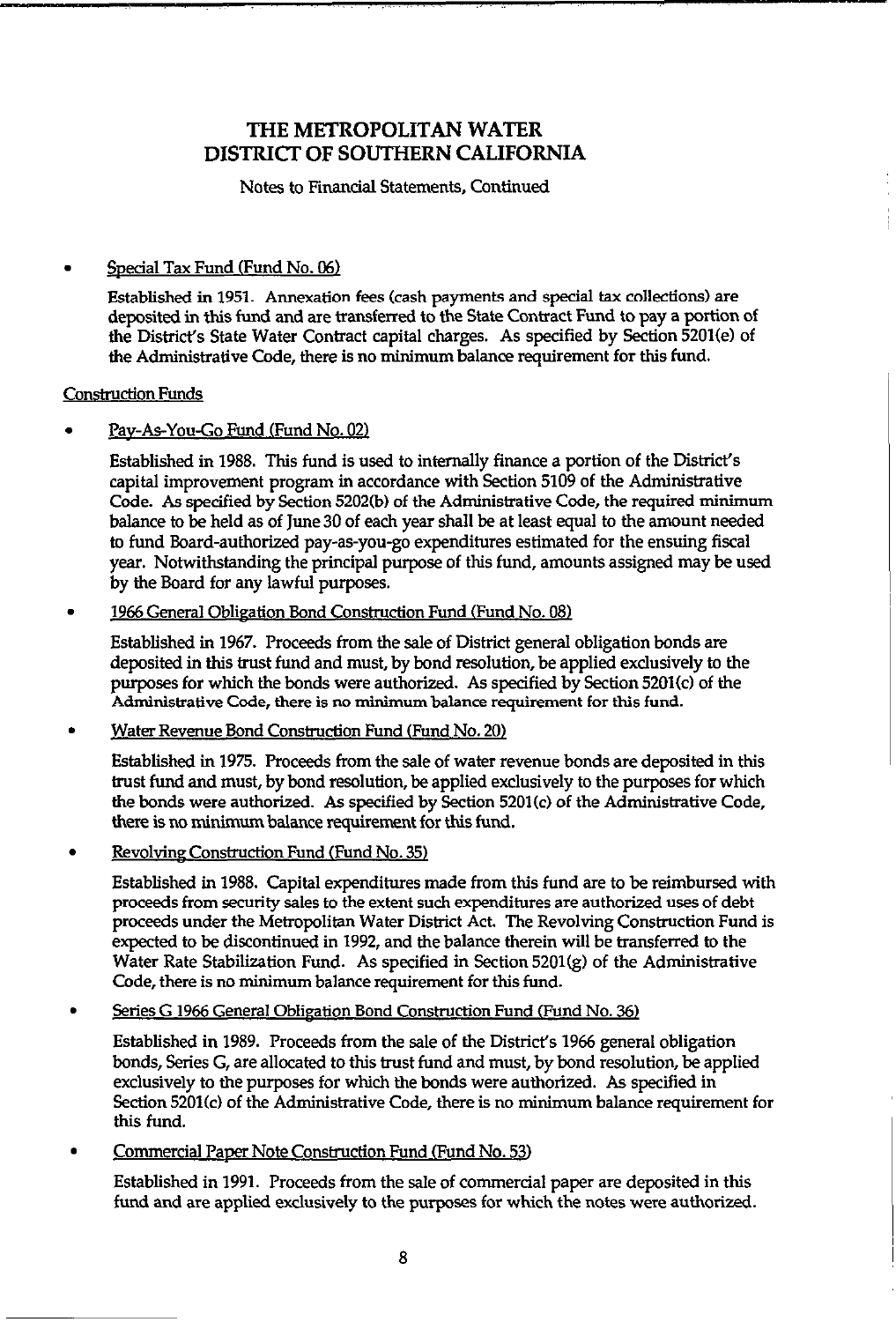Notes to Financial Statements, Continued

### . Water Revenue Bonds, Issue of 1991 Construction Fund (Fund No. 56)

Established in 1991. Net pmceeds from the sale of these subordinate revenue bonds were deposited into this fund and are used exclusively for the purposes for which the bonds were authorized.

### Rate Stabilization Funds

. Water Rate Stabilization Fund (Fund No. 33)

Established in 1987. This fund is for the principal purpose of reducing water revenue requirements in order to smooth water rate adjustments over time. As specified in Section 5202(c) of the Administrative Code, amounts that exceed the Board's working capital and internal capital improvement funding requirements on June 30 of each year are transferred to this fund, except as required under Section 5202(d). Notwithstanding the principal purpose of this fund, amounts assigned may be used by the Board for any lawful purpose.

. Water Treatment Surcharge Stabilization Fund (Fund No. 34)

Established in 1933. This fund is used for the principal purpose of mitigating required increases in the surcharge for water treatment. Notwithstanding the principal purpose of this fund, amounts assigned to this fund may be used by the Board for any lawful purpose of the District. After making the required year-end transfer to the Water Rate Stabilization Fund required by Section 5202(c) of the Administrative Code, a determination is made to identify the portion, if any, of such transferred monies attributable to collections of treatment surcharge revenue in excess of water treatment cost. Such monies are then transferred to the Water Treatment Surcharge Stabilization Fund. If the calculation determines a deficiency in treatment surcharge revenue, a transfer of monies will be made for this fund as needed to reimburse amounts used for the deficiency.

### Trust and Other Funds

### Series G 1966 General Obligation Bond Excess Earnings Fund (Fund No. 38)

Established in 1990. This fund is used to separately hold rebatable arbitrage interest earnings transferred from the Series G 1966 General Obligation Bond Construction Fund, computed on an annual basis in accordance with Federal regulations.

**Employee Deferred Compensation Fund (Fund No. 50)** 

Established in 1976. Compensation deferred by employees under Section 457 of the Internal Revenue Code of 1986, as amended, is held in this fund and is withdrawn in accordance with the Plan's provisions as set forth in Chapter 7 of Division VI of the Administrative Code. Monies in this fund are solely the property of the District until paid or made available to employees or their beneficiaries.